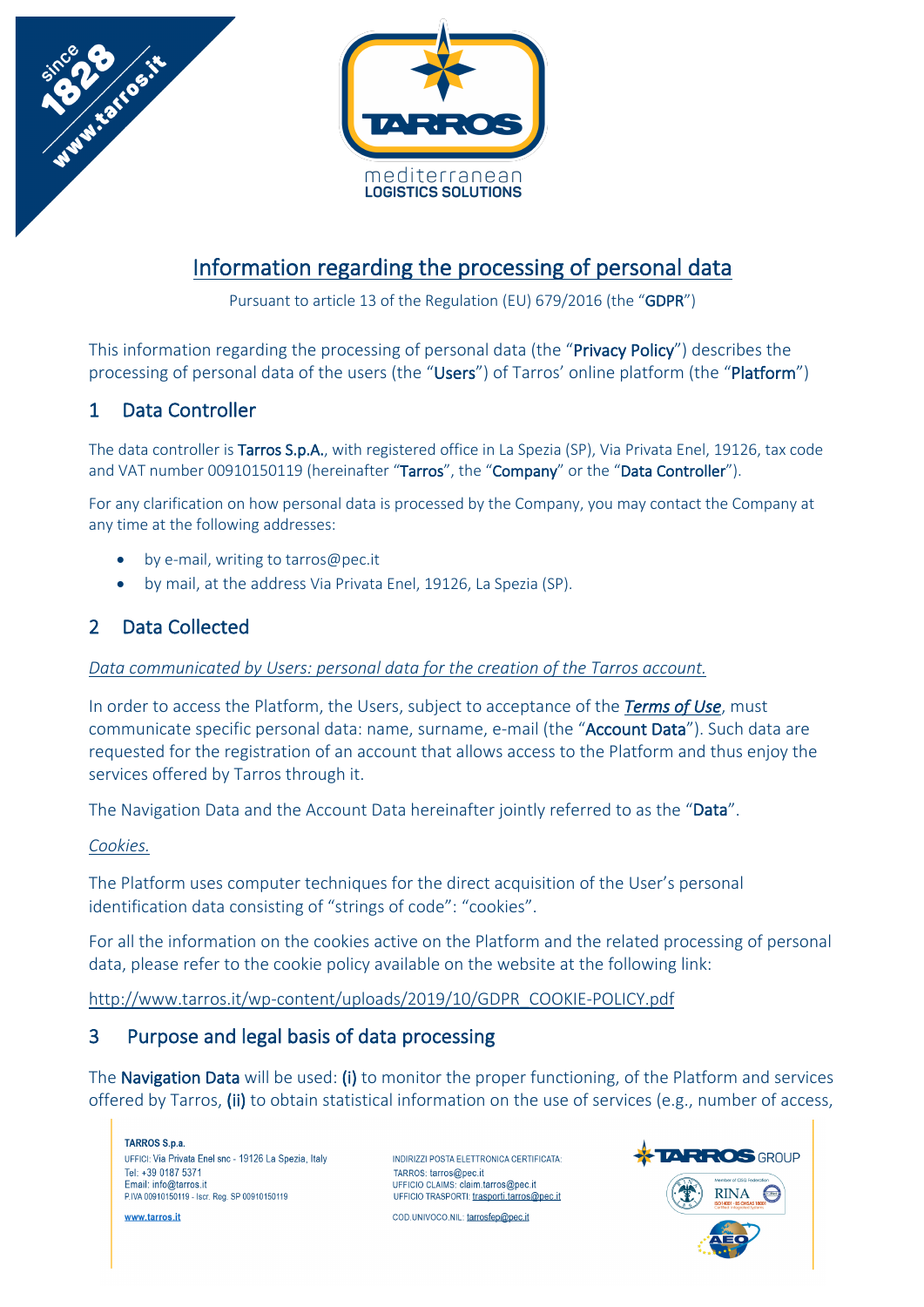

time of access, geographical areas of origin), as well as (iii) to ensure the proper functioning of the Platform. For any further information please check the policy privacy of the website www.tarros.it available at the following link: http://www.tarros.it/wp-content/uploads/2019/10/GDPR\_PRIVACY-POLICY.pdf

The Account Data will be used to allow the creation of a User's account, which allows access to the Platform through which the user can enjoy the services provided by Tarros.

The legal basis for such processing is the execution of the contract executed between the User and the Company (*i.e.* the *Terms of Use*.

# 4 Communication of Data

The Data may be processed mainly by Tarros employees or collaborators, under specific instructions about the purposes and methods of processing. Data collected through the Platform may also be communicated to services companies for technical and IT purposes (e.g., programmers, system engineers and database administrators, etc.).

# 5 Place of processing and transfer abroad

The Data processing shall be made at the Company's offices and the Data shall be stored in servers located within the European Union.

Transfers of Data abroad might take place. In any case, only to third countries for which a decision of adequacy has been taken by the European Commission and which, therefore, provide adequate guarantees of personal data protection. Further transfers to countries that do not benefit from an adequacy decision of the European Commission and that, therefore, do not offer an adequate level of protection to personal data, will take place only  $(i)$  upon adoption of appropriate safeguards such as, by way of example, the signing of the standard clauses approved by the European Commission or (ii) in the event of an exception to the prohibition of transfers outside the European Union,

# 6 Processing methods, security measures and Data retention

The Data will be processed both in paper and with electronic, computerized, and autonomous tools, through systems that ensure their protection, security, and confidentiality. The Data Controller has also adopted specific and adequate legal, technical, logical, and organizational measures to prevent the loss of Data, unlawful or unauthorized use and/or access to them.

Data will be processed for the time strictly required to achieve the purposes for which it has been collected, as specified in paragraph 3.

TARROS S.p.a. UFFICI: Via Privata Enel snc - 19126 La Spezia, Italy Tel: +39 0187 5371 Email: info@tarros.it P.IVA 00910150119 - Iscr. Reg. SP 00910150119

www.tarros.it

INDIRIZZI POSTA ELETTRONICA CERTIFICATA: TARROS: tarros@pec.it UFFICIO CLAIMS: claim.tarros@pec.it UFFICIO TRASPORTI: trasporti.tarros@pec.it

COD.UNIVOCO.NIL: tarrosfep@pec.it